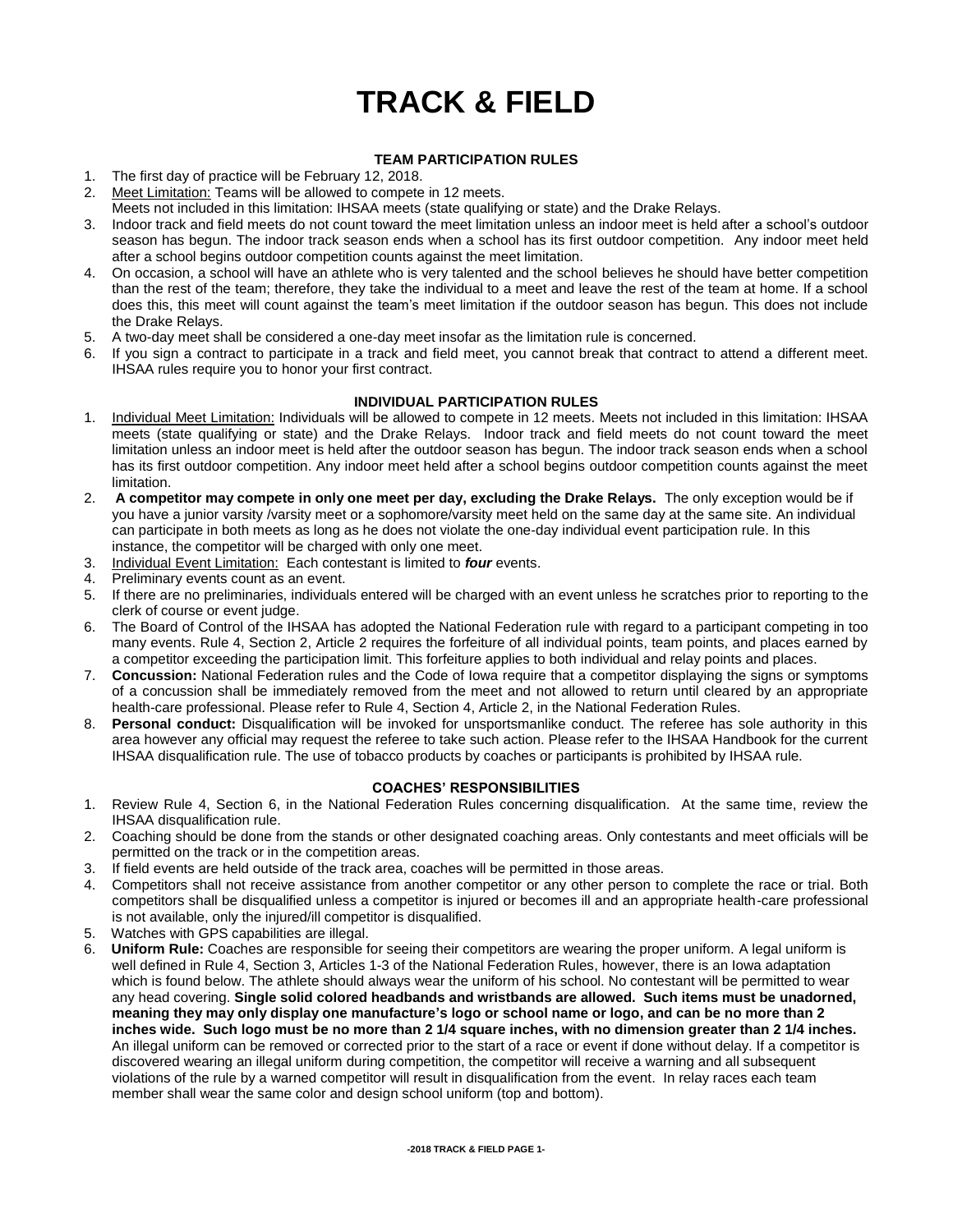## **Iowa Adaptation to NFHS Rules 4,3,1c.7; 4,3,1c.7 Notes; 4,3,2b**

Rule 4, Section 3, Article 1, b, 8. Unchanged

Rule 4, Section 3, Article 1, c, 7. The rule is revised to read: "Any visible garment(s) worn underneath the uniform bottom shall be unadorned and of a single, solid color, but not necessarily the same length. As per NFHS rules, a single, visible manufacturer's logo and/or single school name or insignia no more than 2 1/4 inches are permitted on the undergarment. Visible items worn under both the top and the bottom do not have to be the same color." **Reference to extending below the knees** is deleted.

Rule 4, Section 3, Article 1, c, 7 Notes 1. "If more than one visible garment is worn under the uniform bottom, all must be the same color. **Reference to which extends below the knees is deleted.**

Rule 4, Section 3, Article 2, b. Additional restrictions for relay races. "Any visible garment(s) worn by two or more relay team members underneath the uniform top and/or underneath the uniform bottom shall be unadorned and a single solid color, but not necessarily the same length. Reference to **extending below the knee** is deleted. Reference to **same** color is deleted.

# **MANDATORY REPORTING OF PERFORMANCES**

Based on a recommendation of the Joint Track and Field Advisory Committee and action of the Board of Control, head varsity track and field coaches are mandated to enter track and field performances at the Quik Stats Iowa website,

[www.quikstatsiowa.com.](http://www.quikstatsiowa.com/) Performances need to be entered by 3:00 PM on Tuesday, April 10; Tuesday, April 24; and Tuesday, May 8. All meets competed in through the previous Saturday of each reporting date need to be posted. **Relay names are required to be entered for every relay posted on QuikStats.** The penalty for failure to enter performances on time is:

**First Offense** – A letter/e-mail to the head coach from the IHSAA sport administrator giving 3 days to comply with the mandate;

**Second Offense** – A letter to the athletic director with a copy to the principal and superintendent from the IHSAA executive director, giving 3 days to comply with the mandate;

**Third Offense** – The IHSAA member school's expense allowances will be withheld by the IHSAA in the sport in which the third offense occurred.

## **RELAY RULES**

- 1. **Order of Events:** All meets shall use the qualifying meet order of events for all regular season meets.
- 2. **Restricted Events:** As a result of action by the IHSAA Board of Control, the following rule is in effect regarding relay and individual events at track and field meets: *Participation in track and field shall be limited to state meet events, with additional events being allowed that comply with National Federation rules and the rules of the IHSAA. No events will be allowed that are demeaning to the sport of track and field. If additional events, other than state meet events, are held, results from those events may not be used to determine the team score of the meet.*
- 3. **Relay Cards:** Coaches are to complete information on the relay cards. After the completed card is given to the clerk of the course, there can be no change made in the personnel. Six individuals may be listed on the relay card. Only those who participate will be charged with an event. Any substitutions must come from the six names listed on the relay card.
- 4. In relays, it is permissible for the order of running to be changed between heats and succeeding rounds of competition, including individual legs of the medley relay, where all runners do not run the same distance. (Rule 5-10-3).
- 5. **Relay Entry Rules:** Any runner reporting to the clerk of course will be charged with an event.
- 6. **State Meet Relays:** In the 4x100 and 4x200 meter relays, lanes shall be used all the way around the track. The 4x400 and the medley relays will be run on a three-turn stagger. The 4x800 relay will be run on a double waterfall.
- 7. In relays having preliminaries, final heat drawings will be by preliminary performance using lane 4 as the fastest lane then using lanes 5-3-6-2-7-1-8. In relay events at the state meet where preliminaries are not held, the team will be assigned lanes according to their qualifying meet performance. All state meet seeding will be done according to Rule 5, Section 6, "Forming Heats."

#### **TRACK CLASSIFICATIONS**

The 48 largest track schools are 4-A, next 64 largest 3-A, next 96 largest 2-A and the balance 1-A. In the co-educational sport of track and field, member schools that are placed in different classes due to cooperative agreement decisions made by other member schools shall remain in the same class. The member school will be placed in the lower of the two split classifications. Member schools placed in different classes, based on the member school's decision to have different cooperative programs for each gender or cooperative programs with different schools, will remain in different classifications and be assigned to state qualifying events as classified. Member schools will not be allowed the choice to participate in a higher classification. In order for classifications to be determined in a timely manner, no new cooperative program will be accepted, nor will any existing cooperative program be allowed to dissolve after 5:00 pm on Friday, March 16, 2018.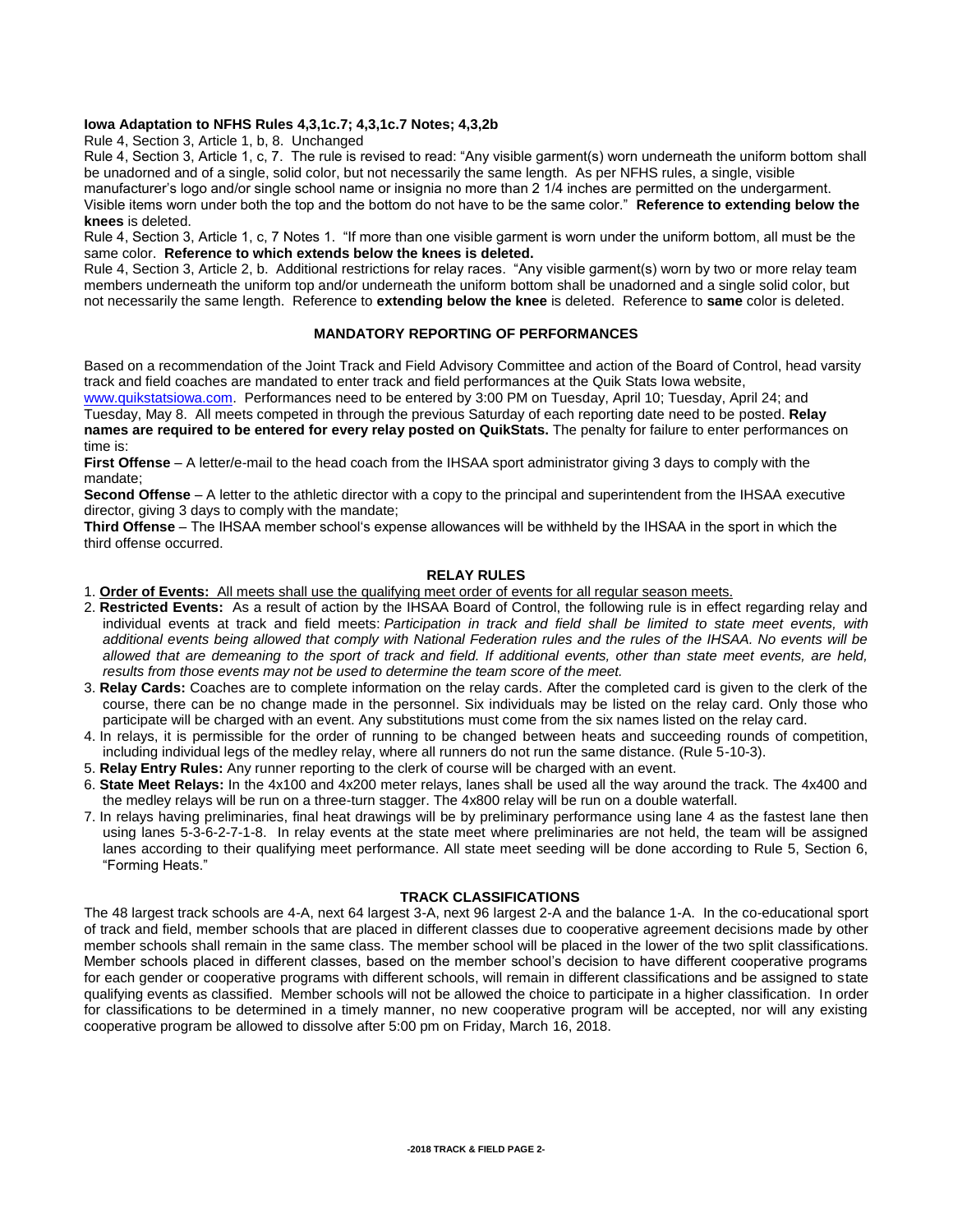#### **STATE QUALIFYING MEET - ALL CLASSES COACHES' INFORMATION**

- 1. All state qualifying meets will be co-educational meets. Admission is \$6.00 for K-12 students and adults. There will be no charge for a child who is not yet in school.
- 2. The 2018 qualifying meets will be held for all classes on Thursday, May 10, 2018. The rain date for all qualifying meets will be the following day, excluding Sunday. All qualifying meets will start at 4 PM with field events. Running events will begin at 4:30 PM. There will be a 45 minute break between the boys' 4x800 meter relay and the girls' shuttle hurdle relay and a 15 minute break between the boys' 800 meter run and the girls' 200 meter dash for Class 4A and Class 3A. There will be no 15 minute break for Class 2A and Class 1A. If the rain date is used, meet manager determines starting time.
- 3. **The Board of Control of the IHSAA has determined that races at the State Qualifying meets will run to the common finish. Races will not be reversed to gain a wind advantage even in fully automatic timing is available for the reversed race.**
- 4. **Qualifying Meet Assignment:** Your school will be assigned to a qualifying meet based on geographic location. This assignment cannot be changed.
- 5. Only two contestants may compete in an individual event from a member school. One relay from each school may compete.
- 6. **Scoring: Eight places will score at the qualifying meet.** Qualifying meet scoring shall be 10, 8, 6, 5, 4, 3, 2, 1 for relay events and individual events.
- 7. **Awards:** Medals for the first eight places in all events. Qualifying meet team champions will be sent or presented with a qualifying champion banner.
- 8. Order of events for all qualifying meets is listed for your convenience. This is the running order for all qualifying meets.

# ORDER OF EVENTS

# Girls Running Events First, Followed by Boys

## **All Field Events**

High Jump (G/B) Discus (B/G) Shot (G/B/WC) Shot Wheelchair (B/G) Long Jump (B/G)

#### **Running Events**

800m sprint medley relay 3000/3200 meter run

4 X 800 meter relay **45 Minute Break** Shuttle hurdle relay 100 meter dash 100 meter wheelchair 1600m distance medley relay 400 meter dash 400 meter wheelchair 4 X 200 meter relay 100/110 meter hurdles

800 meter run **15 Minute Break (3A & 4A)** 200 meter dash 200 meter wheelchair 400 meter hurdles 1500/1600 meter run 4 X 100 meter relay 4 X 400 meter relay

#### **STATE QUALIFING MEET INFORMATION**

- 1. Information will be mailed to your school. A **Qualifying Meet Manual will be posted on the website.** Qualifying meet entries will be submitted online. Information for submitting qualifying meet entries will be communicated to member schools on Monday, April 23, 2018. **The deadline for Qualifying Meet entries and declarations will be 10:00 a.m. Wednesday, May 9, 2018. All scratches or substitutions must be sent by email to the Qualifying Meet host no later than 10:00 a.m. on the day of the meet, Thursday, May 10, 2018**. **No substitutions will be allowed after that time. Scratches after that time will count as an event. Emergency situations will be considered and can only be approved by the IHSAA.** All times and efforts will be performances in established meets and should be recorded in metric times or converted metric times for the running events and standard measurements for the field events. All entries shall be submitted as *FAT times.* All state qualifying meet seed times need to be verified through QuikStats. Any time discrepancies (faster or slower than what is posted on QuikStats) will result in "No Time" seed time. No split times are allowed for individual event seed times.
- 2. Upon receipt of the entries, all entries will be ranked from first to last in each event according to performances. Heats and sections as well as lane assignments wiII be drawn from this information. The IHSAA will oversee the ranking of the entries and placement of athletes into heat sections, lanes and flights. State qualifying meet managers will reseed an event if premeet scratches or substitutions occur. Substitute entries will have a "No Time" seed time.
	- a.) Field events will be in flights. Throwing order will be as stated in the Track and Field Rules Book. For the long jump and throwing events, each competitor will attempt one trial at a time through the flight order, similar to that format used at the state track and field meet. If a competitor needs to be excused to participate in another event during either the preliminary or final round, please reference Rule 6, Section 2, Article 3 (Throws).
	- b.) **GIRLS**: The starting height in the high jump is 4'6" for all classes. The bar is raised two inches each time to five feet, and then one inch at a time.

**BOYS**: The starting height in the high jump for Class 4A/3A is 5'6" and 5'4" for Classes 1A/2A. The bar is raised two inches each time to six feet and then one inch after six feet.